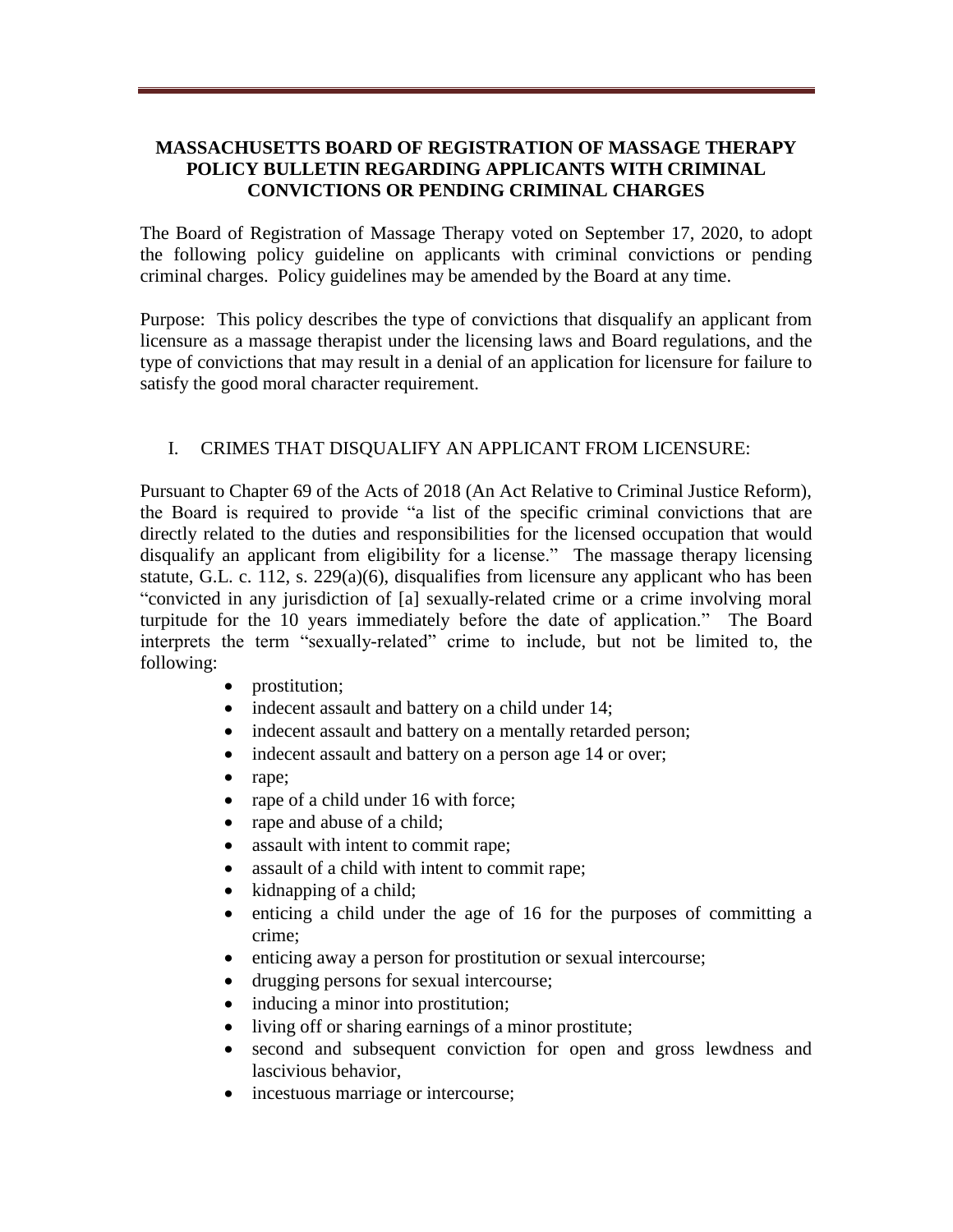- disseminating to a minor matter harmful to a minor;
- posing or exhibiting a child in a state of nudity;
- dissemination of visual material of a child in a state of nudity or sexual conduct;
- possession of child pornography;
- unnatural and lascivious acts with a child under 16;
- aggravated rape; and
- any attempt to commit a violation of any of the aforementioned sections pursuant to section 6 of said chapter 274 or a like violation of the laws of another state, the United States or a military, territorial or Indian tribal authority.
- aggravated indecent assault and battery on a child under 14 (G.L. c.265, s.13B1/2) and a repeat offense  $(G.L. c.265, s.13B3/4)$
- aggravated rape of a child under 16 with Force (G.L. c.265, s.22B) and repeat offense (G.L. c.265, s.22C)
- aggravated rape and abuse of a child (G.L. c.265, s.23A) and repeat offense (G.L. c.265, s.23B)
- enticing a child under 18 via electronic communication to engage in prostitution, human trafficking, or commercial sexual activity (G.L. c.265, s. 26)
- trafficking of persons for sexual servitude  $(G.L. c.265, s. 50)$
- trafficking of persons for sexual servitude upon a person under 18 years of age (G.L. c.265, s. 50(b))
- second or subsequent violation of human trafficking for sexual servitude (G.L. c.265, s. 52)
- any crime(s) that have resulted in the individual being currently classified as a Level 2 or Level 3 Sex Offender by the Massachusetts Sexual Offender Registry Board.

In addition to the above-listed crimes, the Board retains discretion to determine that other crimes based on their circumstances are "sexually-related" for the purposes of the licensing statute. Any individual convicted of a "sexually-related" crime within 10 years immediately before the date of application is disqualified from licensure as a massage therapist pursuant to the licensing law.

Furthermore, the licensing law states that massage therapy applicants must not have been convicted of a crime involving moral turpitude for the 10 years immediately before the date of application. Any applicant who cannot meet this requirement is not eligible for licensure as a massage therapist. A crime that involves moral turpitude is one that involves baseness, vileness or depravity in the private and social duties which an individual owes to others or society in general. Courts have recognized a wide array of crimes to be ones of moral turpitude, including stealing, fraud, perjury, and crimes resulting in harm, threat or failure to protect another individual. Among the tests to determine if a crime involves moral turpitude is whether the act is accompanied by a vicious motive or a corrupt mind.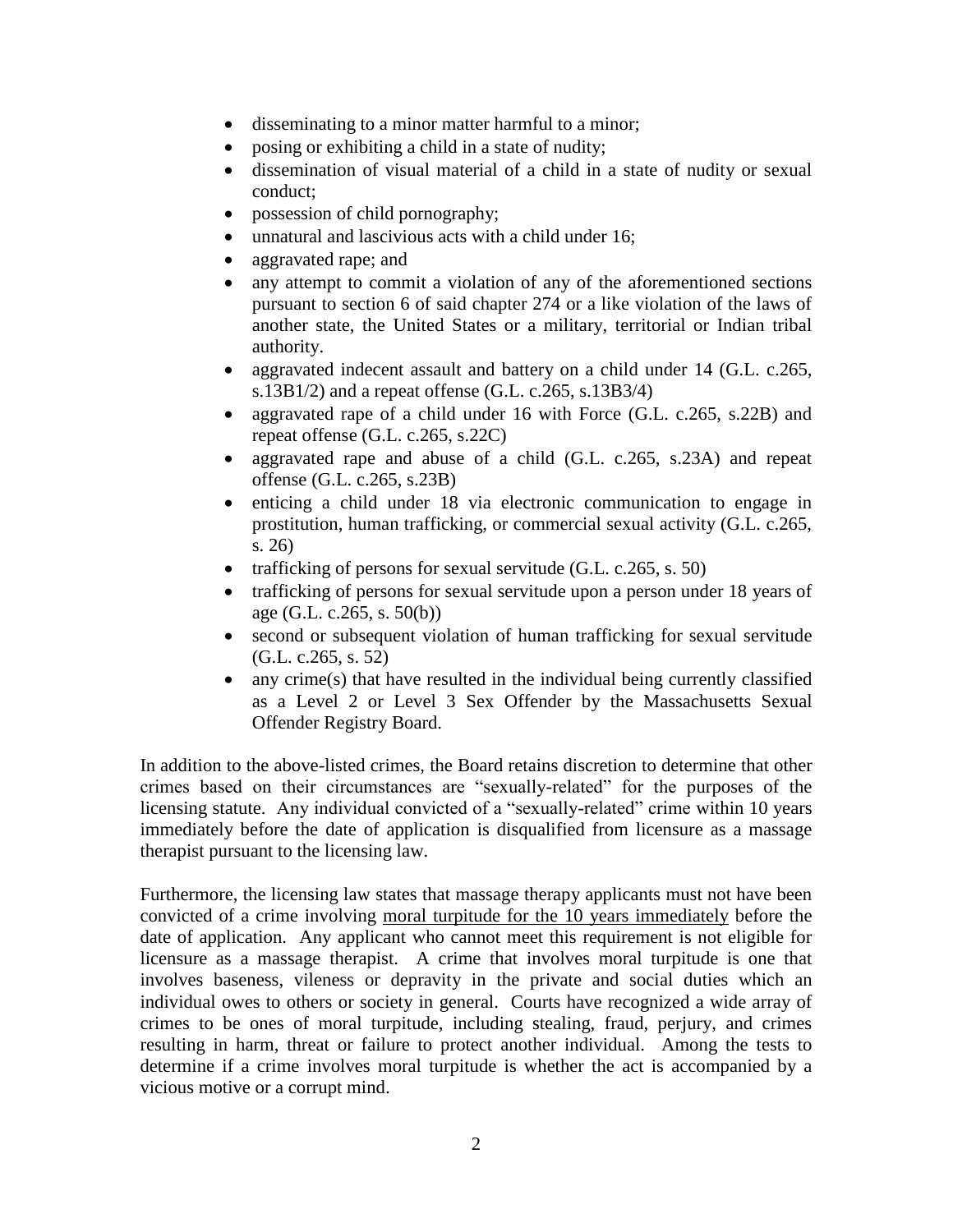## II. CRIMES THAT COULD RESULT IN DENIAL OF LICENSURE AND THEREFORE MUST BE REVIEWED BY THE BOARD

Similarly, any conviction which demonstrates a lack of good moral character could also lead to license denial. In determining whether one or more convictions constitutes evidence of a lack of moral character, the Board evaluates relevant factors, such as the nature of the conviction, the conviction being very recent, the applicant having a history of other criminal convictions or misconduct, or the conviction involving aggravating factors (such as a crime being caused by substance abuse issues, the crime being part of a pattern of violence, the matter leading to a Level 2 or 3 Sex Offender designation, etc.) might justify denying a license to an otherwise eligible candidate. As a result, any conviction could lead to a license denial. This includes ALL the crimes listed on the Master Crime List issued by the Massachusetts Sentencing Commission and found at this link: https://www.mass.gov/files/documents/2016/08/my/mastercrimelist.pdf

In order to determine qualification for licensure, the Board has become certified by the Massachusetts Department of Criminal Justice Information Services (DCJIS) for access to all conviction and pending criminal case data for all candidates for initial licensure. The Board has authorized the Executive Director, in conjunction with Board Counsel, to review the records of criminal convictions and pending criminal cases received from DCJIS or out-of-state sources to determine whether review of the application or the applicant's appearance before the Board is necessary. In doing so, the Executive Director and Board Counsel shall act in a manner consistent with the following guidelines:

An applicant must be reviewed and/or appear at a Board meeting where:

- 1. The applicant has been convicted of a sexually-related offense more than 10 years ago.<sup>1</sup>
- 2. The applicant is currently classified as a Level 2 or Level 3 Sex Offender by the Massachusetts Sexual Offender Registry Board.
- 3. The applicant has been convicted of an offense, whenever it occurred, that resulted in a term of incarceration of more than three (3) years.
- 4. The applicant has been convicted of a violent felony or crime of moral turpitude.
- 5. The applicant has been convicted of an offense in the last ten (10) years that resulted in a term of incarceration of more than thirty days.
- 6. The applicant has been convicted of any felony within the past ten years.
- 7. The applicant has been convicted of a misdemeanor crime of moral turpitude within the past five years. In general, a single conviction of shoplifting, disorderly conduct, and first time driving under the influence would not be considered to be crimes of moral turpitude by the Board and can be approved by staff, unless they fall within any of the other categories requiring Board review (e.g. resulted in incarceration of more than thirty days).

 $\overline{a}$ 

 $<sup>1</sup>$  As discussed in Section I, applicants who have been convicted of a sexually-related offense in the past ten</sup> years are automatically disqualified from licensure and therefore their applications will be denied without an appearance before the Board.